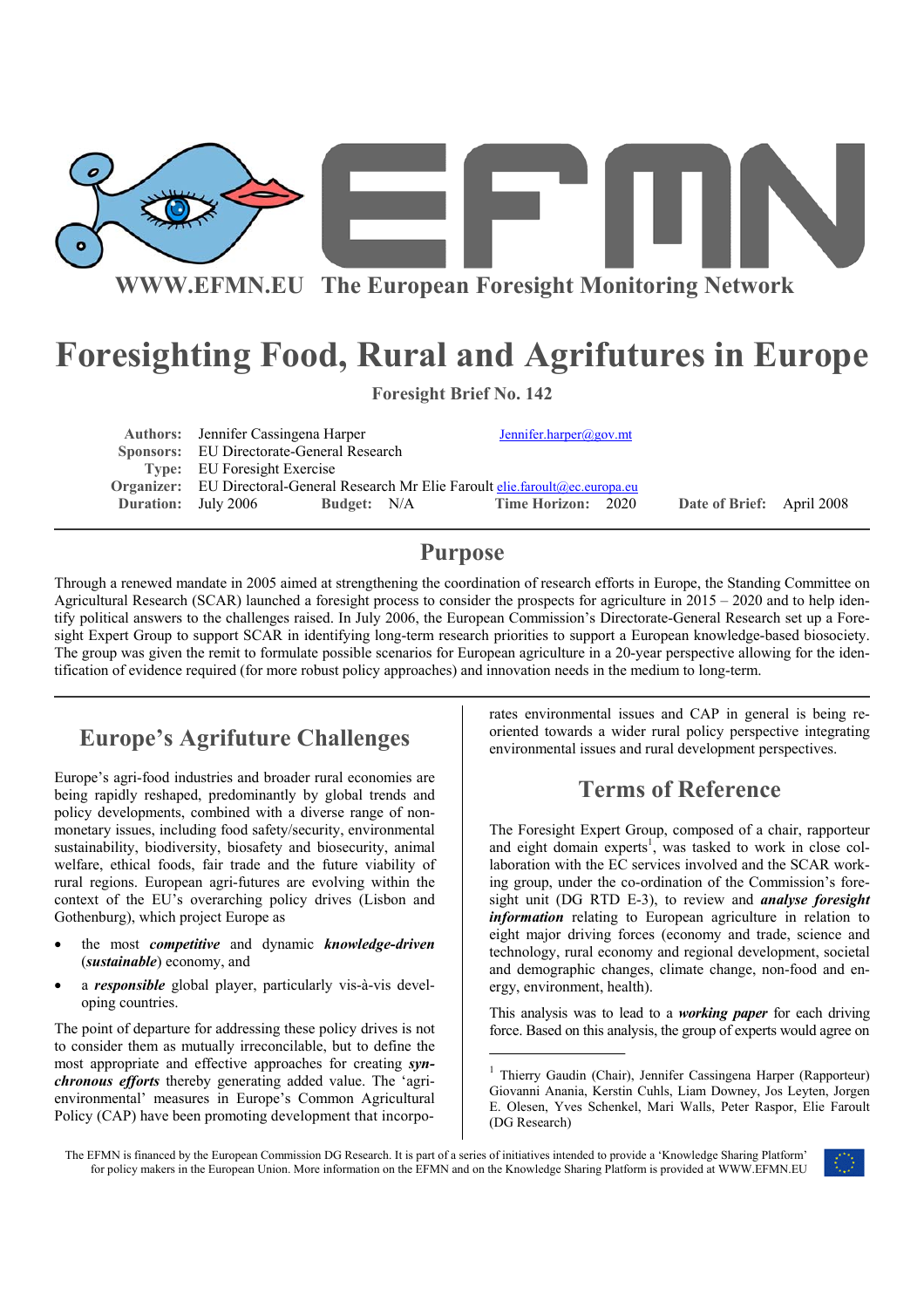#### **Foresighting Food, Rural and Agrifutures in Europe: Foresight Brief No. 142**

a minimum of *three futures scenarios* (20-year horizon) for European agriculture and an analysis of the implications for evidence required (for more robust policies) and innovation needs in the medium to long-term. The work was to take into account foresight activities on a global, European and national level, including other ongoing EU projects in this area.

The main objective of the exercise was to set research *priorities* for the medium to long-term. The terms of reference included:

The gathering and analysis of foresight information on the eight major drivers.

- Preparation of a foresight paper on each of the major driving forces for agriculture in Europe and perspectives for agricultural research.
- Using the information produced during the first part of the study to conduct a foresight exercise to predict possible futures scenarios (20 year perspective) for European agriculture.
- On the basis of identified scenarios, to assess the implications for research and innovation requirements of European agriculture over the medium to long term.
- To present a draft report based on papers presented on the "major drivers" at a foresight conference in early 2007 and production of a final report.



*Figure 2: Cross-impacts of major driving forces* 

#### **Disruption Scenarios**

- 1- *Climate Shock* starts with climate change and the acceleration of related environmental impacts as the driving disruption factor. This scenario combines a primary business as usual scenario – with differing geographical climate impacts, no European-level action is taken, and a crisis situation ensues – with a success scenario built into it at the end, where positive action is taken on a national level. It underlines a fundamental challenge that Europe will increasingly face with the onset of climate change impacts on agriculture, namely how to coordinate European policy responses to the diverse regional and local impacts of climate change bearing in mind different regional contexts and framework conditions.
- 2- *Energy Crisis* focuses on energy supply vulnerability of Europe as the key disruption factor and the acceleration of related economic and societal impacts as the key drivers. This scenario also combines a business as usual scenario, a crisis engineered by the energy global players, with a success scenario developing at the end as a result of Internet-based community empowerment and action. It implies

### **A Creative Disruption Approach**

The expert group opted for a disruption scenario approach with four scenarios developed through a simple method, whereby each expert identified four "disruption factors" emerging over the next 20 years. These factors were grouped into three blocks: "*climate disruption*" (the most significant); "*energy disruption*" and "*social***"** *questions*: health, safety, employment. The following "wild cards" emerged: "intellectual property" disruption and "*monetary disruption*". Four scenarios emerged and a baseline scenario was subsequently developed.



*Figure 1: Working process*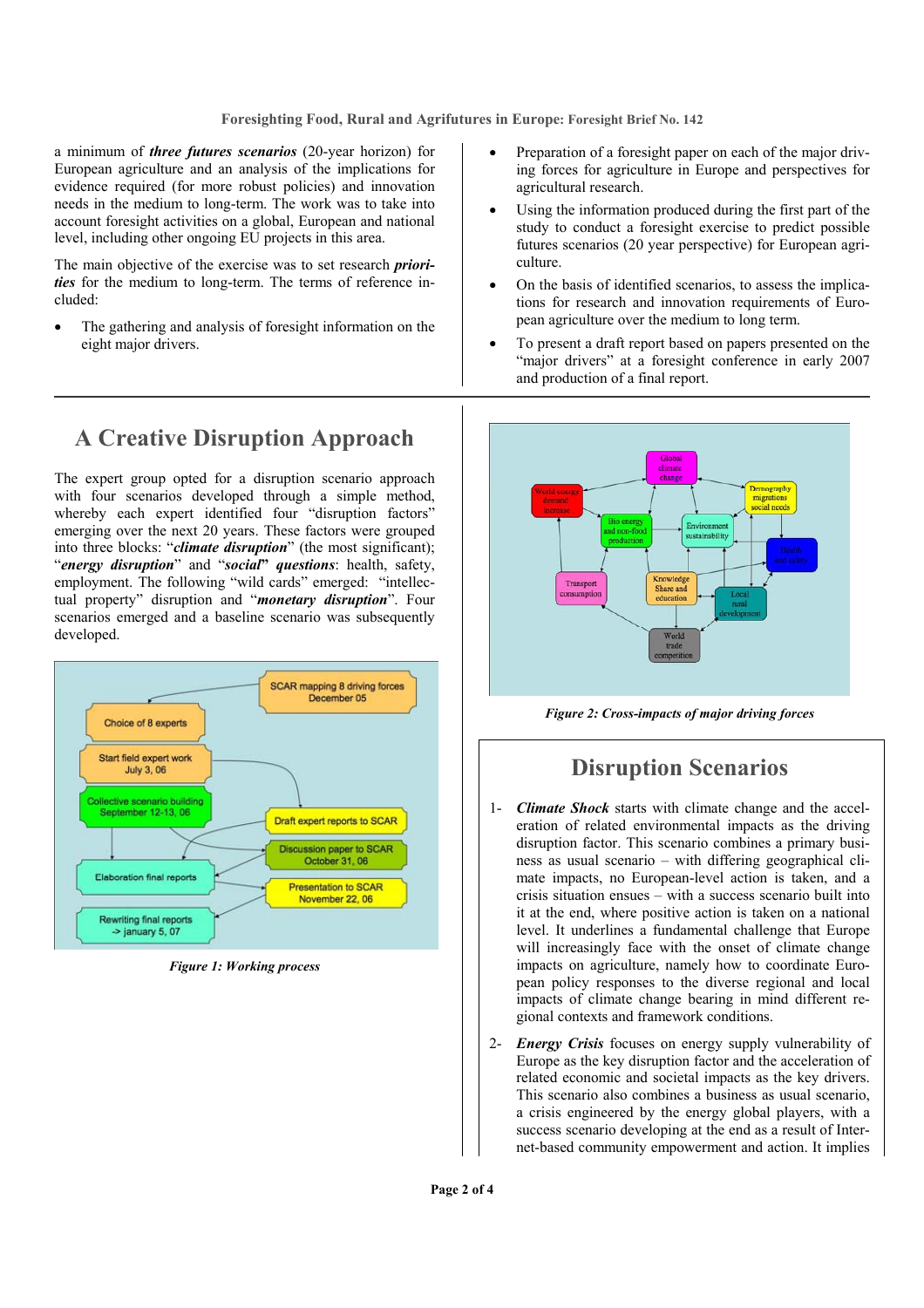a strategic research emphasis at the European level to support in the short-term the improved networking of farmers and researchers with a view to addressing urgent knowledge needs, instituting faster mutual learning processes and supporting communities of practice.

- 3- *We Are What We Eat* focuses on food health and society as sources of disruption jointly determining a more community and consumer-oriented research agenda. This scenario combines an initial crisis situation with a success scenario approach with clear guidelines for an effective European research agenda. It highlights the advantages of a citizen-oriented research where science and technology are effectively harnessed to address the real needs and concerns of citizens. The main priorities relate to quality, safe and functional foods for a range of emerging lifestyles and technologies to produce primarily citizenoriented enabling environments for knowledge production and exchange together with socially-driven, environmentally effective products, processes and services.
- 4- *Cooperation with Nature* focuses on society, science and technology as key joint drivers evolving in a beneficially symbiotic relationship. This primarily utopian scenario projects an ideal situation where science and technology have been effectively deployed to ensure sustainable development at all levels. The key to addressing these needs is the transition to local small-scale production and a shortening and transparency in the food supply chain, and Internet, open learning, and ambient systems creating more globally aware, sustainability conscious consumers.

### **Agro-Food Sector Bound to Change**

In spite of the excellent performance of Europe's agro-food system in recent decades, the European Union is now facing a major *disruption* period in terms of international competitiveness, climate change, energy supply food security and societal problems of health and unemployment. Disruption means fast change, resulting in both positive and negative impacts and thus the main challenge facing agro-food actors is the *speed of adaptation and proactive responses to secure a European lead in this area*. Systemic approaches show that decentralised systems adapt themselves faster to change than centralized ones. A careful assessment of agricultural research and innovation systems is needed to identify and modify the places where centralised decision-making generates rigidity, in research as in policy.

#### **Decentralised Adaptation**

Decentralised adaptation relies on a high performance information system allowing the decision makers, each operating at his level, to use in real time the *best upgraded data* necessary to implement their rationality. Technology now offers the operational tools to put upgraded data at the disposal of the farmers and decision makers of the food chain and to allow an exchange of experience between actors.

#### **Early Warning System**

*Through satellite* imaging and Internet diffusion technologies it is now possible to build an *early warning, free access* information system on climate change and its long-term consequences for ecosystems. This system has still to be developed and marketed and training provided to the end users. The Internet is emerging as a powerful tool for facilitating the development of worldwide networks linking growing communities of practice in a number of agriculture-related areas and themes. The Internet not only changes the research framework and conditions, but also the link between researchers and endusers of research results and has the potential to facilitate a more proactive engagement of rural communities, farmers and citizens in the design and implementation of ongoing research and knowledge exchange activity. In order to facilitate these interactions, eEurope strategies at the European and national levels need to cater for the extension of *broadband access at affordable prices to rural communities, farmers, citizens and other stakeholders*.

#### **Overcoming the Barriers towards a Knowledge-based Biosociety**

One of the major hurdles facing Europe in making the transition to knowledge-based agri-futures is the need to address the growing challenge of knowledge failures. European agricultural research is currently *not delivering* the type of knowledge that is needed by end-users in rural communities as they embark on the transition to the rural knowledge-based biosociety. The problems are not exclusive to agricultural research but are felt more acutely in this sector where the role of traditional, indigenous knowledge is already being undermined as a result of the growing disconnection with ongoing research activity.

#### **New System of Education and Knowledge Diffusion**

The social dimensions of the shift to the knowledge-based biosociety are rendered more complex by the demographic and mobility/migration factors. They call for new systems of *education and knowledge diffusion* and careful consideration of the implications for education as we enter a new system characterised by a shift from engineering, physical and mechanical sciences to converging technologies.

Knowledge exchange strategies and policies, already in place in the more advanced EU member states, need to be formalised and given a higher profile at the EU level, as stand-alone strategies and not merely as add-ons to research and innovation policies and good practices shared with other member states. Knowledge exchange policies differ from innovation